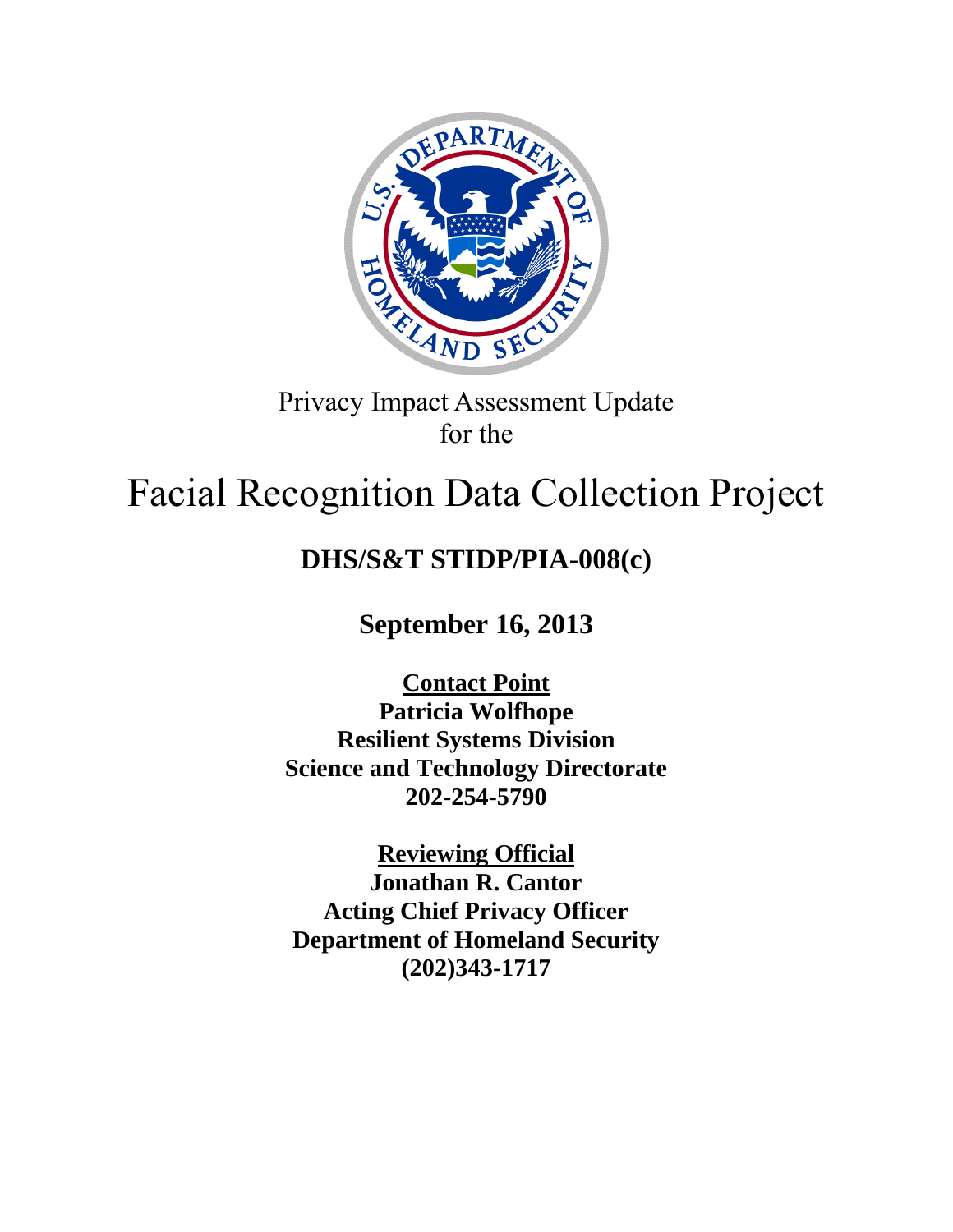

# **Abstract**

### **Introduction**

The Department of Homeland Security Science and Technology Directorate (DHS S&T) Resilient Systems Division has funded Pacific Northwest National Laboratory (PNNL) to perform a face video data collection at the at the Toyota Center in Kennewick, WA. S&T is conducting this Privacy Impact Assessment (PIA) to address privacy concerns raised by the collection and use of facial recognition data.

## **Fair Information Practice Principles (FIPPs)**

DHS S&T is responsible for conducting basic and applied research, development, demonstration, testing, and evaluation activities that are relevant to any or all elements of the Department. The S&T Resilient Systems Division is collecting facial video data to test and evaluate facial recognition software. The actual identities of the volunteer participants will not be disclosed to any federal government agencies, and the goal of the project is to determine the accuracy of facial recognition software.

The research methodology has been approved by an Institutional Review Board (IRB). Volunteer participants sign informed consent agreements that describe the facial video data collection and uses. The PNNL IRB, an independent committee that reviews research in which people participate, has approved this study.

The volunteers are assigned anonymized subject numbers. The actual identities and anonymized subject numbers are not connected. Volunteers' actual identities are not used in the facial recognition testing. Only facial recognition video data collected for this study will be used to test facial recognition software. The facial recognition video data collected for this project will not be combined with any other collections of data. Facial video data and photographs outside of this study will not be included in the testing process. The goal of this project is determining the accuracy of facial recognition software.

Facial recognition video data collection is being conducted at the Toyota Center in Kennewick, Washington, with consent from the Center's management. The Toyota Center has been used since 2008 as a long-term test bed and data collection facility.

Images of members of the public may be incidentally captured if they walk past designated facial recognition video data collection cameras, but these members of the public will not be identified by facial recognition systems. Notices are posted at the venue to inform the public about the testing and facial recognition video data collection. Alternative routes are provided at the venue, allowing the public to avoid the facial video data collection areas.

# **Reason for the PIA Update**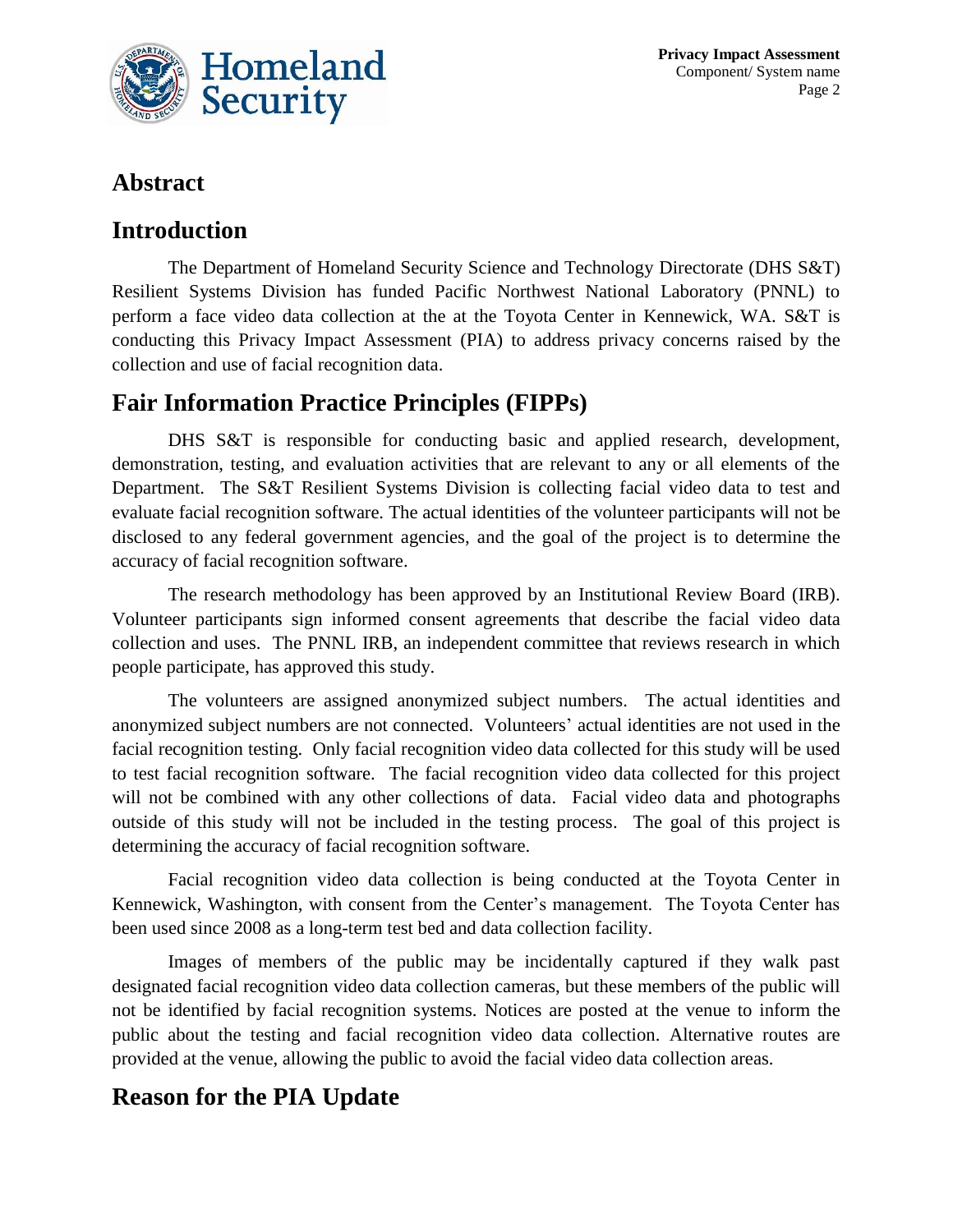

The *Standoff Technology Integration and Demonstration Program (STIDP) PIA Update* published in December 2012 covers the use of the Standoff Detection Test Bed to test and evaluate video cameras. S&T is updating this PIA to address facial video data collection and facial recognition software testing. This PIA update addresses privacy risks associated with facial video data collection and facial recognition software testing, and how DHS S&T mitigates these risks.

#### **1. Principle of Transparency**

*Principle: DHS should be transparent and provide notice to the individual regarding its collection, use, dissemination, and maintenance of PII. Technologies or systems using PII must be described in a SORN and PIA, as appropriate. There should be no system the existence of which is a secret.*

Each volunteer is assigned a subject number. The subject number is used for volunteer management and match verification purposes only. No other identifying information is collected from volunteers during the video collection or facial recognition tests. Images of passersby not involved with the collection may incidentally be captured during collection activities. If this occurs, researchers will not match the non-volunteer images to a specific subject number.

DHS S&T has also provided notice to individuals that their images will be collected and possibly shared by participating in this project. The notice states:

"PNNL will be collecting video data during the event and your image will appear on the video. PNNL will obtain photographs of you and you will also be asked to provide at least one personal photograph of yourself in a natural setting from the past several years. Your facial image is the only personal information that is being used in this study. Your actual name will not be linked to the facial images you provide. PNNL will not keep your name or other identifying information in the research files, other than on this consent form ... PNNL will send the video to another government agency only for research purposes. No personal information, such as your name, will be supplied with this video data, nor will you be identified in any way."

Data is being collected at hockey games held at the Toyota Center. The hockey team management is mailing letters to season ticketholders addressing the the facial video data collection. The letter includes a color-coded map of the Toyota Center, highlighting the locations the data collection is occurring, and the "opt out" lanes where no facial recognition video data collection is occurring. Signs will be posted at the venue on the days facial recognition video data collection is occurring. Signs will also point out detours and "opt out" zones where no facial recognition video data collection is occurring.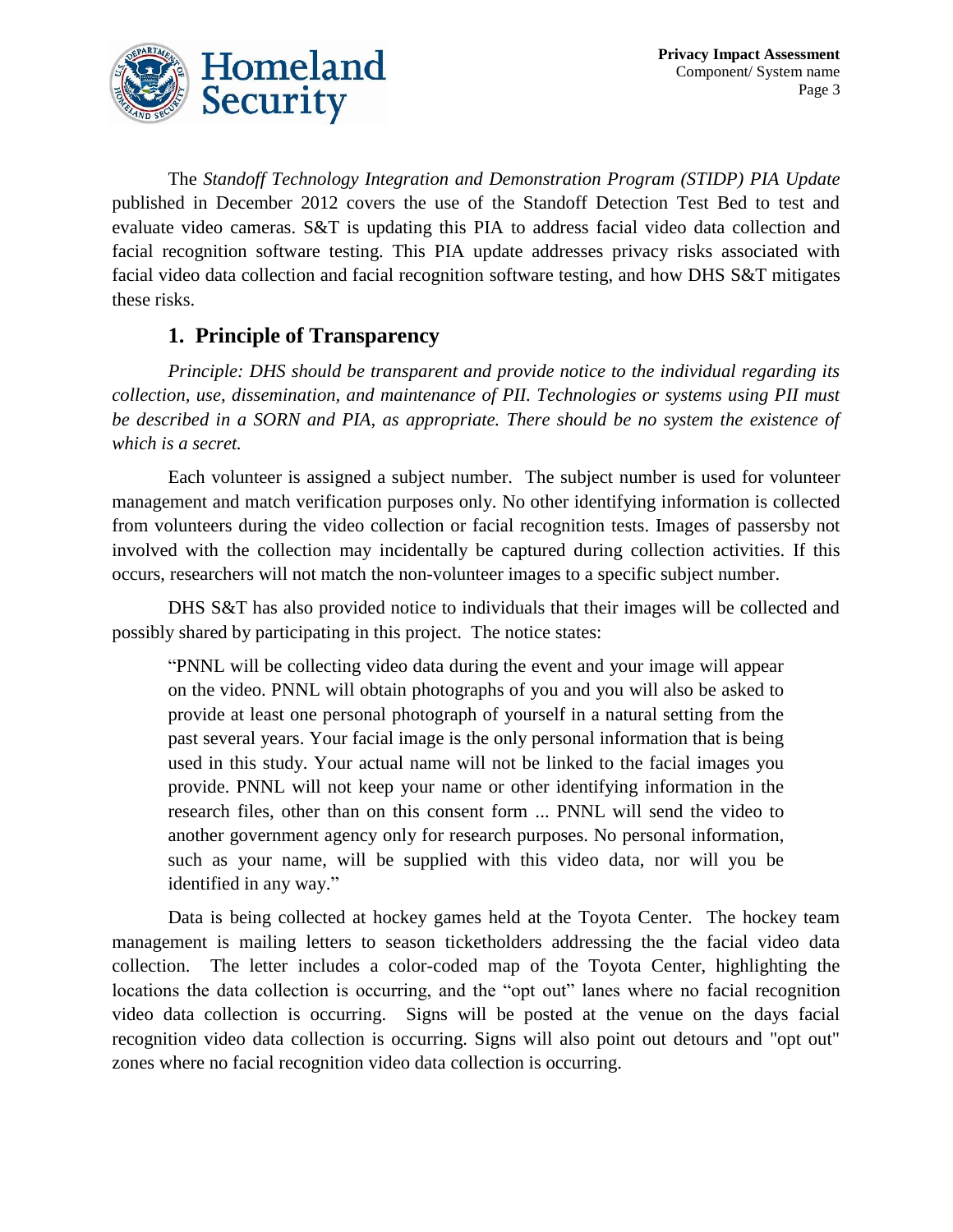

PNNL is conducting media outreach activities with the local newspaper and television stations. Through interviews and press conferences, PNNL will describe the facial recognition video data collection activities, and the opt out lanes at the venue. PNNL is distributing a press packet that includes a description of the data collection, a list of Frequently Asked Questions and Answers, and points of contact for additional information.

PNNL is also posting the media materials on its web site, allowing the public to read and review the information.

#### **2. Principle of Individual Participation**

*Principle: DHS should involve the individual in the process of using PII. DHS should, to the extent practical, seek individual consent for the collection, use, dissemination, and maintenance of PII and should provide mechanisms for appropriate access, correction, and redress regarding DHS's use of PII.*

Volunteer participants sign informed consent agreements that describe the data being collected and the intended uses. Non-volunteers who are incidentally captured on video will not be identified in the collection. Signs will be posted at the venue on the days facial recognition video data collection is occurring. Signs will also point out detours and "opt out" zones where no facial recognition video data collection is occurring. No other facial recognition video data will be included in the facial recognition software testing. The goal of this project is validating the accuracy of facial recognition software.

#### **3. Principle of Purpose Specification**

*Principle: DHS should specifically articulate the authority which permits the collection of PII and specifically articulate the purpose or purposes for which the PII is intended to be used.*

The facial video data collection and facial recognition testing is being conducted under authority established by the Homeland Security Act of 2002, Title III, Section 302(4), directing DHS S&T to conduct "...basic and applied research, development, demonstration, testing, and evaluation activities that are relevant to any or all elements of the Department…". This project is consistent with the Homeland Security Act of 2002, Title III, Section 302(4), and with S&T's mission of providing research, development, testing, and evaluation to support DHS's goals and missions. The facial video data will help DHS test and evaluate facial recognition software. The testing and evaluation will help determine facial recognition software accuracy and the validity of claims made by software vendors. The actual identities of the volunteer participants is not relevant since S&T is only testing the accuracy of the technology.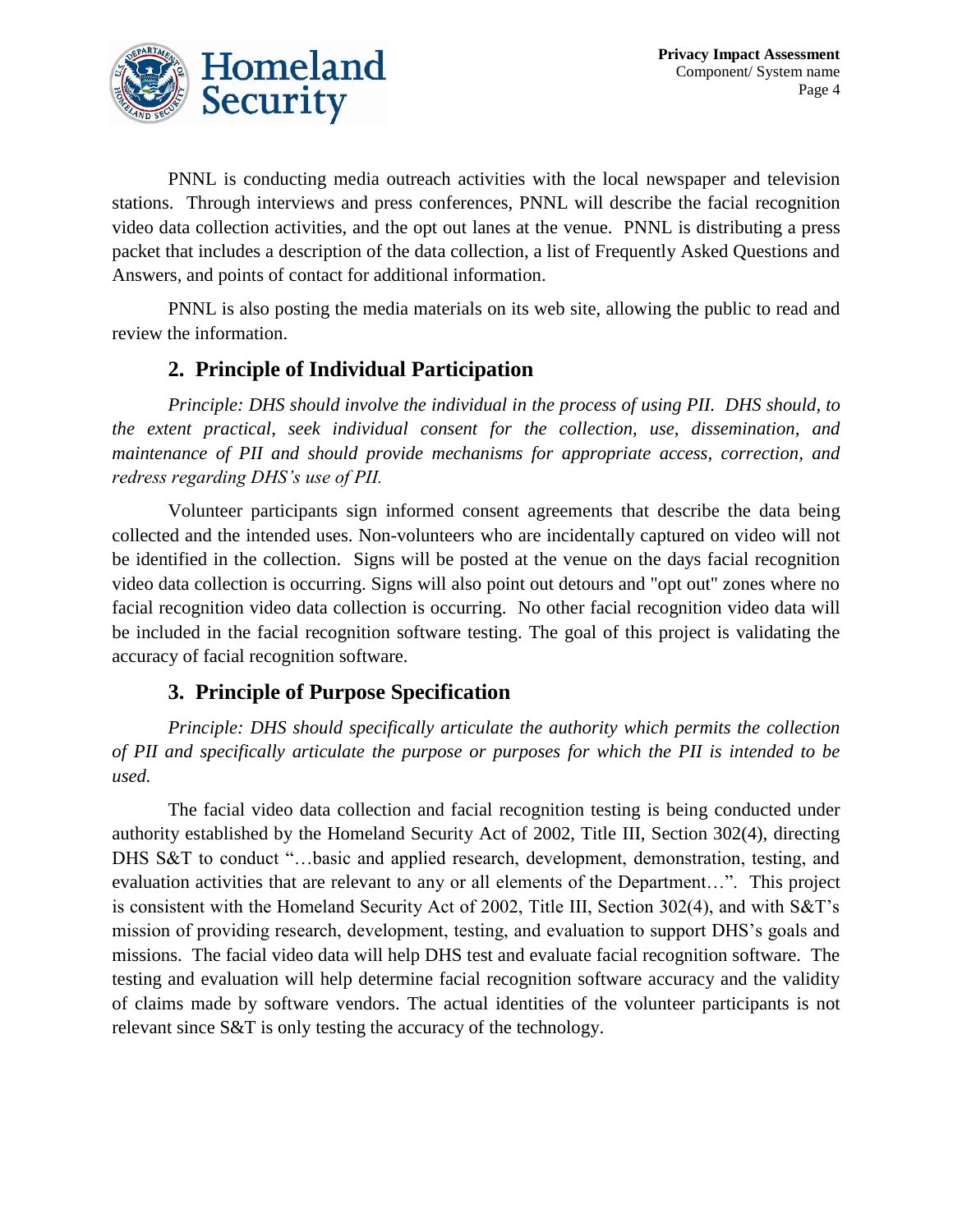

#### **4. Principle of Data Minimization**

*Principle: DHS should only collect PII that is directly relevant and necessary to accomplish the specified purpose(s) and only retain PII for as long as is necessary to fulfill the specified purpose(s). PII should be disposed of in accordance with DHS records disposition schedules as approved by the National Archives and Records Administration (NARA).*

The facial video data collection is only being used to test facial recognition software. The data will be retained for the duration of the project and destroyed at the end of testing. Some images of volunteers may be published in reports to demonstrate various capabilities. No identifying information will be published with the images. All volunteers receive notice prior to data collection on the use and retention of their images. Images that are incidentally captured of passersby will not be published or used.

#### **5. Principle of Use Limitation**

*Principle: DHS should use PII solely for the purpose(s) specified in the notice. Sharing PII outside the Department should be for a purpose compatible with the purpose for which the PII was collected.*

DHS S&T will receive the facial recognition video data collected from volunteer participants, along with a list of anonymized subject numbers to test the data for quality control purposes. DHS S&T may share the facial recognition video data collected from volunteer participants and the list of anonymized subject numbers with other federal government agencies to test facial recognition software. The actual identities of the volunteers and other persons in the venue is not relevant, and will not be provided to DHS or any other federal government agencies. Any passersby who are incidentally captured by the video data collection will not be identified.

#### **6. Principle of Data Quality and Integrity**

*Principle: DHS should, to the extent practical, ensure that PII is accurate, relevant, timely, and complete, within the context of each use of the PII.*

Facial video data is collected directly from volunteer participants. Volunteers are assigned subject numbers. Testing will determine how well facial recognition software can match volunteers and their subject numbers. The volunteers will not suffer any consequences if the facial recognition software fails to match their facial images to their subject numbers. No other facial recognition video data will be included in the facial recognition software testing. The goal of the project is to determine the accuracy of facial recognition software.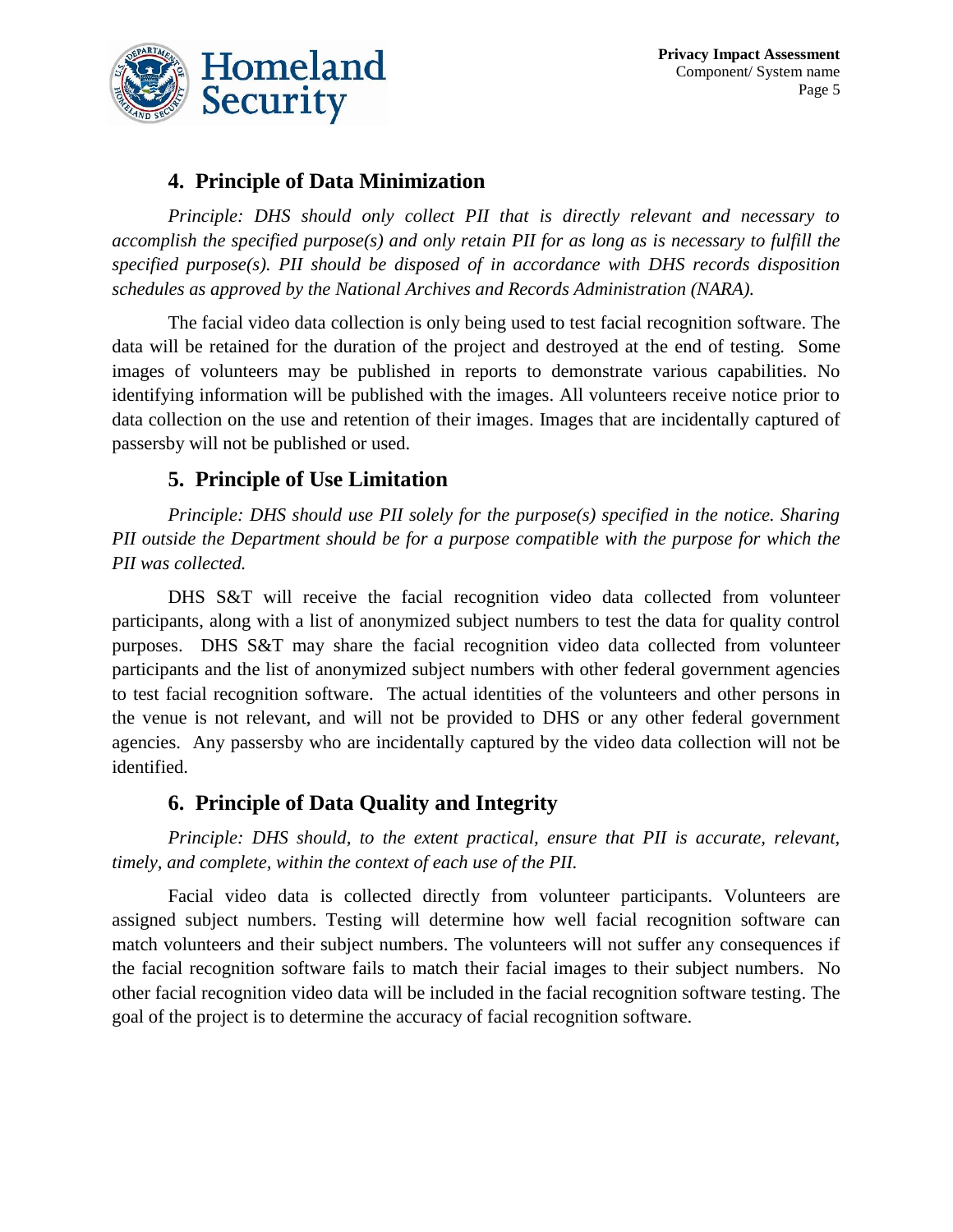

#### **7. Principle of Security**

*Principle: DHS should protect PII (in all forms) through appropriate security safeguards against risks such as loss, unauthorized access or use, destruction, modification, or unintended or inappropriate disclosure.*

S&T is further safeguarding PII by implementing proceedures that help mitigate privacy risks associated with facial recognition. The facial video data will be encrypted to prevent unauthorized use. Access to the data is limited to authorized researchers and support staff. All persons authorized to access to the data are required to complete annual privacy and security training that describes how to protect and safeguard data containing personally identifiable information.

#### **8. Principle of Accountability and Auditing**

*Principle: DHS should be accountable for complying with these principles, providing training to all employees and contractors who use PII, and should audit the actual use of PII to demonstrate compliance with these principles and all applicable privacy protection requirements.*

All persons with access to the data are required to complete annual privacy and security training that describes how to protect and safeguard data containing personally identifiable information. The program manager will audit the data collection and usage activities to ensure the data is being used as described, and that privacy and security protections are followed.